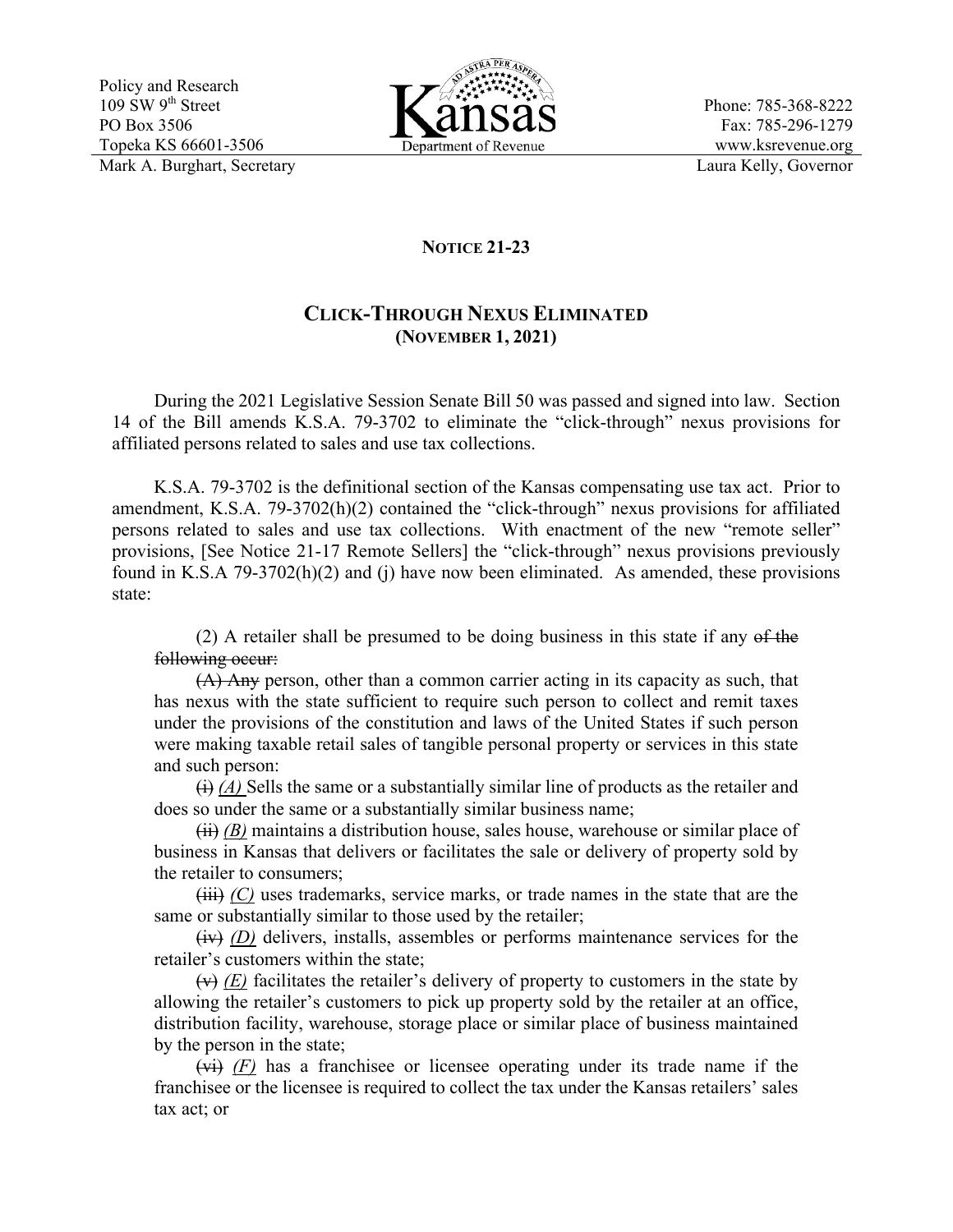$(vii)$  *(G)* conducts any other activities in the state that are significantly associated with the retailer's ability to establish and maintain a market in the state for the retailer's sales.

(B) Any affiliated person conducting activities in this state described in subparagraph  $(A)$  or  $(C)$  has nexus with this state sufficient to require such person to collect and remit taxes under the provisions of the constitution and laws of the United States if such person were making taxable retail sales of tangible personal property or services in this state.

(C) The retailer enters into an agreement with one or more residents of this state under which the resident, for a commission or other consideration, directly or indirectly refers potential customers, whether by a link or an internet website, by telemarketing, by an in-person oral presentation, or otherwise, to the retailer, if the cumulative gross receipts from sales by the retailer to customers in the state who are referred to the retailer by all residents with this type of an agreement with the retailer is in excess of \$10,000 during the preceding 12 months. This presumption may be rebutted by submitting proof that the residents with whom the retailer has an agreement did not engage in any activity within the state that was significantly associated with the retailer's ability to establish or maintain the retailer's market in the state during the preceding 12 months. Such proof may consist of sworn written statements from all of the residents with whom the retailer has an agreement stating that they did not engage in any solicitation in the state on behalf of the retailer during the preceding year, provided that such statements were provided and obtained in good faith. This subparagraph shall take effect 90 days after the enactment of this statute and shall apply to sales made and uses occurring on or after the effective date of this subparagraph and without regard to the date the retailer and the resident entered into the agreement described in this subparagraph. The term "preceding 12 months" as used in this subparagraph includes the 12 months commencing prior to the effective date of this subparagraph.

(D) The presumptions in subparagraphs (A) and (B) may be rebutted by demonstrating that the activities of the person or affiliated person in the state are not significantly associated with the retailer's ability to establish or maintain a market in this state for the retailer's sales.

(3) The processing of orders electronically, by fax, telephone, the internet or other electronic ordering process, does not relieve a retailer of responsibility for collection of the tax from the purchaser if the retailer is doing business in this state pursuant to this section.

(i) "Director" means the director of taxation.

(j) As used in this section, "affiliated person" means any person that is a member of the same "controlled group of corporations" as defined in section 1563(a) of the federal internal revenue code as the retailer or any other entity that, notwithstanding its form of organization, bears the same ownership relationship to the retailer as a corporation that is a member of the same "controlled group of corporations" as defined in section 1563(a) of the federal internal revenue code.